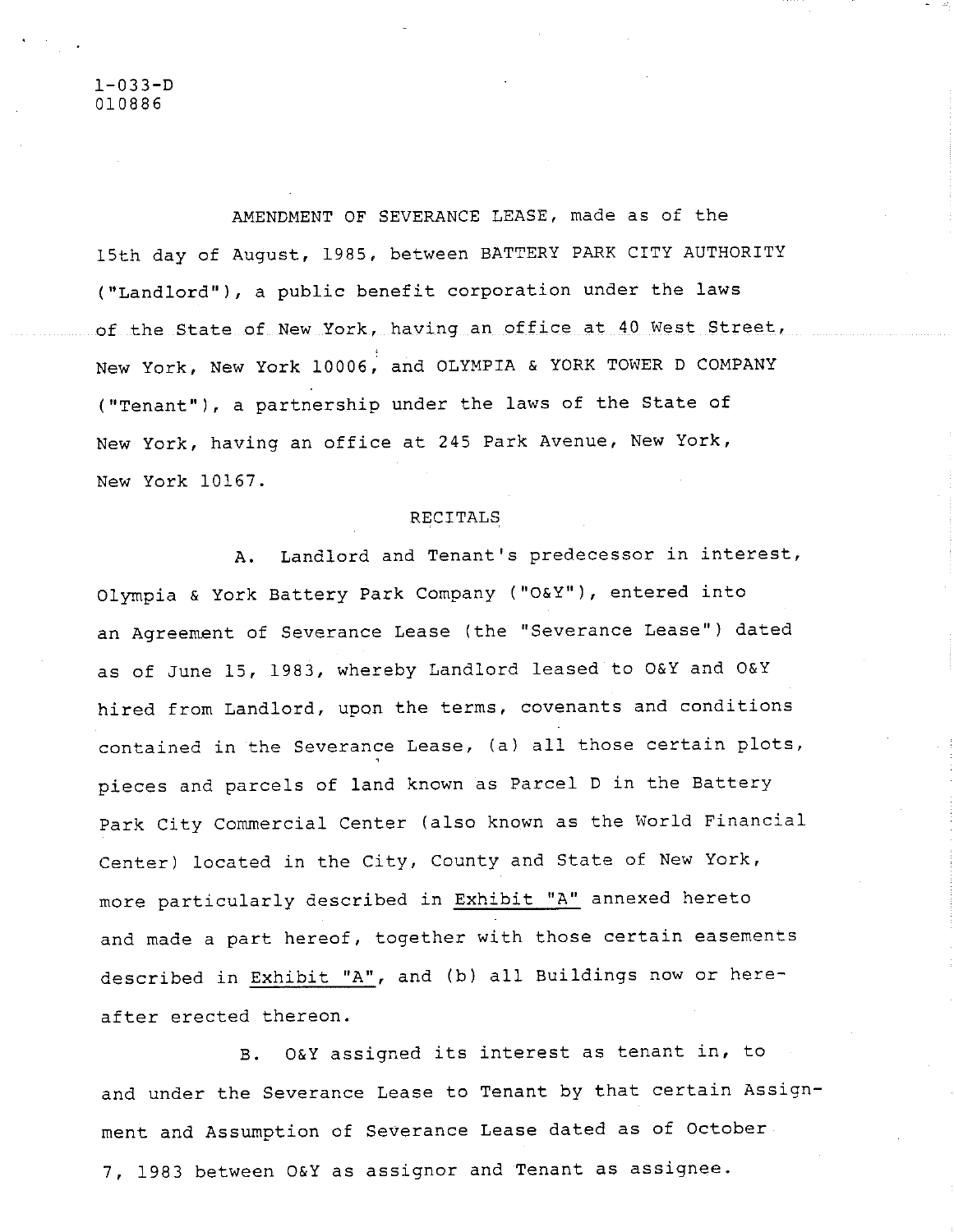C. The Severance Lease was amended by (a) an Agreement, made as of August 24, 1984, among Landlord, Tenant and Merrill Lynch & Co., Inc., (b) an Amendment of Severance Lease, made as of December 5, 1984, between Landlord and Tenant and (c) an Agreement, made July 12, 1985, among Landlord, Tenant and Bankers Trust Company, as Collateral Agent (the Severance Lease as amended by such Agreements and such Amendment being referred to hereinafter as the "Lease").

D. Landlord and Tenant now desire to amend the Lease in the respects and upon the terms and conditions set forth in this Agreement.

ACCORDINGLY, it is hereby mutually covenanted and agreed by and between the parties hereto as follows:

i. The Cross-Default Provisions and all references thereto shall be deemed to be rendered void and of no force or effect from and after the date hereof for al! purposes under the Lease and with respect to all provisions of the Lease, including, without limitation, the provisions of Article 10 and Article 42 thereof.

2. Section 24.01(1) of the Lease shall be restated in its entirety as follows:

> (i) if at any time during which the Guaranty remains in force, Guarantor shall be in default under the Guaranty beyond the applicable grace periods, if any, provided therein, with respect to, but only to, any obligations of the Guarantor thereunder arising in connection with or on account of Tenant's obligations under this Lease. For purposes of this Section 24.01(1) and Sections 24.01(e), (f), (g) and (h), the Guaranty shall

> > $\overline{2}$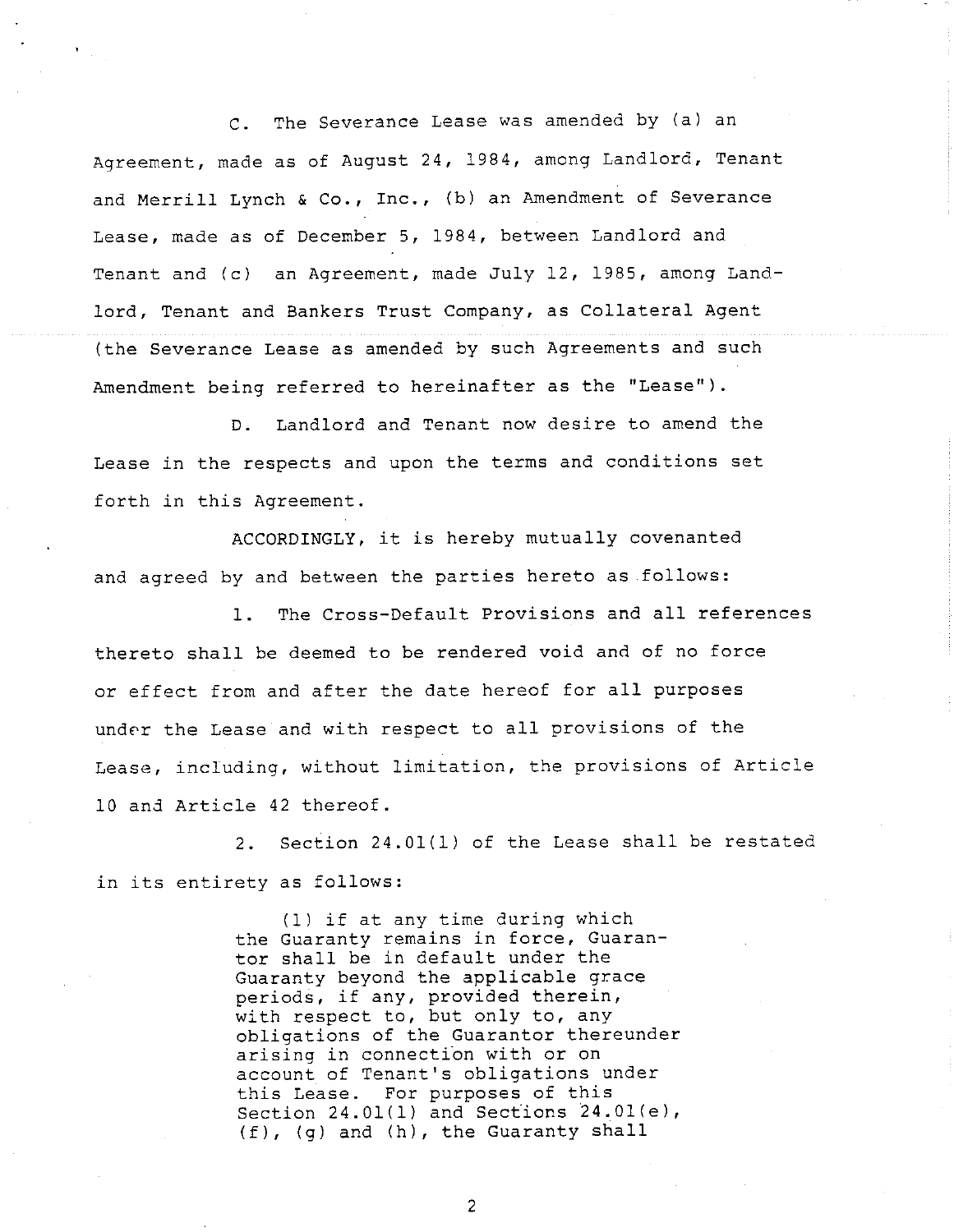not be deemed to remain in force with respect to this Lease from and after the date the Guarantor no longer has any obligations under the Guaranty with respect to this Lease.

3. Clause (y) and the last sentence of Section 10.01(a) shall be restated in their entirety as follows:

> (y) provided that Tenant shall comply with the provisions of this Article l0 with respect to a permitted assignment (including, but not limited to, the provisions of Section 10.01(c)), Tenant may assign this Lease, sell, assign or transfer the stock of any corporation which directly or indirectly is Tenant under this Lease or a general partner of any partnership that is Tenant under this Lease, issue additional stock of any such corporation, sell, assign or transfer a general partner's interest in a partnership which is Tenant under this Lease, or sublet the Premises as an entirety or substantially as an entirety, without Landlord's consent, to the following Persons (each such Person herein referred to as a "Permitted Assignee"): (i) one or more Affiliates of Tenant, (2) a Person or Persons in each of which Tenant and/or one or more Affiliates of Tenant have in the aggregate at least a ninety percent (90%) interest and in which the remaining interests are owned by the officers, directors and/or employees of Tenant or of any of such Affiliates of Tenant, or (3) a joint venture (which term shall include a partnership or tenancy-in-common) in which Tenant and/or one or more Affiliates of Tenant have in the aggregate at least a fifty percent (50%) interest and are the managing joint venturers. From and after an assignment of this Lease by Tenant to a Permitted Assignee or the occurrence of any of the other sales, assignments, transfers or subleases permitted under clause (y) of this Section 10.01(a), until Substantial Completion of the Buildings, the Tenant hereunder or such other transferee, assignee or sublessee, must continue to qualify as a Permitted Assignee.

4. All capitalized terms used in this Amendment which are not otherwise defined herein shall have the meanings ascribed to them in the Lease.

3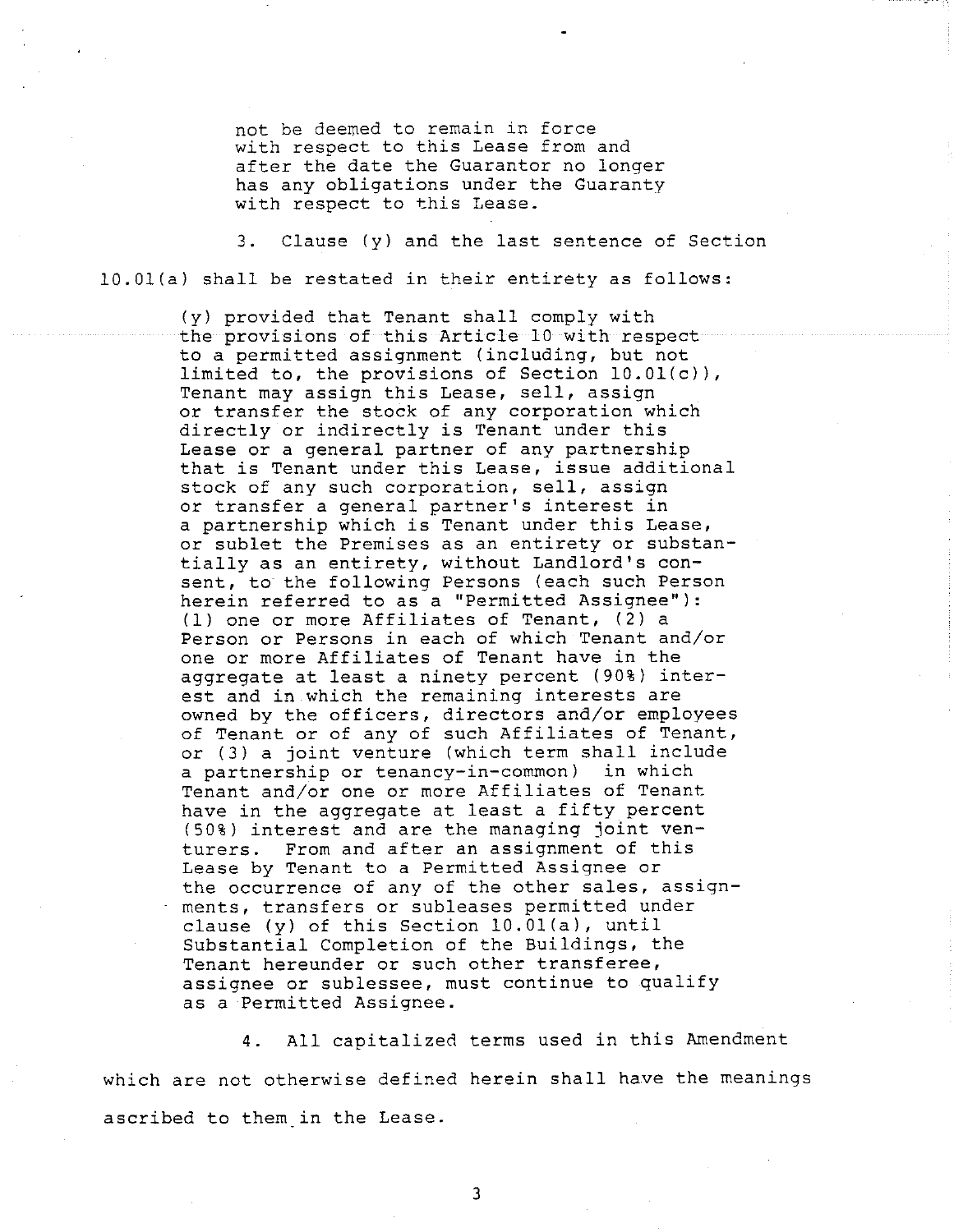5. The Lease, as amended by this Amendment (a) is hereby ratified and confirmed, and (b) shall remain in full force and effect in accordance with and subject to the terms, covenants and provisions thereof.

IN WITNESS WHEREOF, Landlord and Tenant have executed this Agreement as of the day and year first above written.

BATTERY PARK CITY AUTHORITY

 $\n By:  $\mathcal{N}/\mathcal{N} \rightarrow \mathcal{N}$$ 

**OLYMPIA & YORK TOWER D COMPANY** By: O&Y (U.S.) Development Corp.

By: Michael Lennie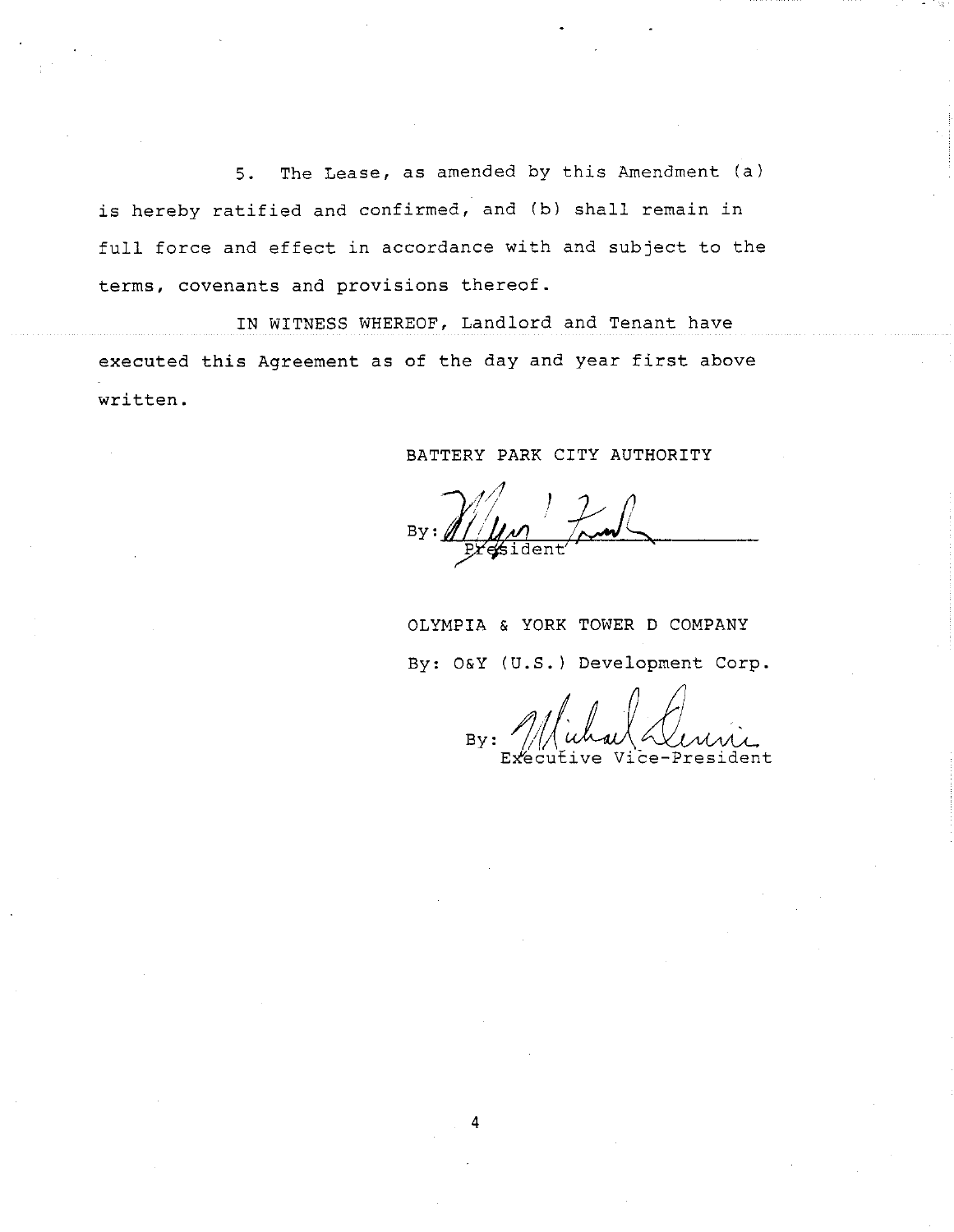STATE OF NEW YORK )  $\mathbf{R}^{\prime}$  $SS.$ : COUNTY OF NEW YORK )

On this day of , 1986, before me came MEYER S. FRUCHER to me known, who, being by me duly sworn, did depose and say that he has an address at 324 W. i01 Street, New York, New York 10025, that he is the President of BATTERY PARK CITY AUTHORITY, the public benefit corporation described in and which executed the foregoing instrument; and that he signed his name thereto by order of the member of said corporation.

 $\mathcal{W}_{\text{ulge}}$  .

i<br>Carlotta

 $\mathsf{C}_{\mathsf{out},\mathcal{I}}$  ,  $\mathbb{C}_{\mathsf{out},\mathcal{I}}$ 

 $\sim 10^{11}$ e (1944)<br>Start (1944)<br>Hallock

Notary Public

**SAME SER** 

 $\mathbb{R}^4$  -summer. י בלתוניים ובין<br>קלב בין ליים ובין<br>פלי בין

STATE OF NEW YORK )  $\mathbf{r}$ COUNTY OF NEW YORK )

On this  $14\%$  day of  $~\mu_{\eta}$ ri $/$  , 1986, before me personally came MICHAEL DENNIS to me known, who, being by me duly sworn, did depose and say that he has an address at 14 Langley Avenue, Toronto, Ontario, Canada, that he is the Executive Vice President of O&Y (U.S.) DEVELOPMENT CORP., the corporation described in the foregoing instrument and which executed same as partner of OLYMPIA & YORK TOWER D COMPANY, a New York partnership; and that he signed his name thereto by order of the board of directors of said corporation.

 $SS.$ :

Vaturia (un Michel

**PATRICIA APM GESPLO**  $\begin{array}{c} \text{Recall } \mathbb{P}(A, \mathbb{P}(A), \mathbb{P}(A)) = \{x \in \mathbb{R}^n : |x| \leq 2n\} \\ \text{Ne. } \mathbb{P}(A, \mathbb{P}(A), \mathbb{P}(A)) = \{x \in \mathbb{P}(A), |x| \leq 2n\} \\ \text{Ne. } \mathbb{P}(A, \mathbb{P}(A), \mathbb{P}(A)) = \{x \in \mathbb{P}(A), |x| \leq 2n\} \\ \text{Commutation } \mathbb{P}(A, \mathbb{P}(A), \mathbb{P}(A)) = \{x \in \mathbb{P}(A$ 

5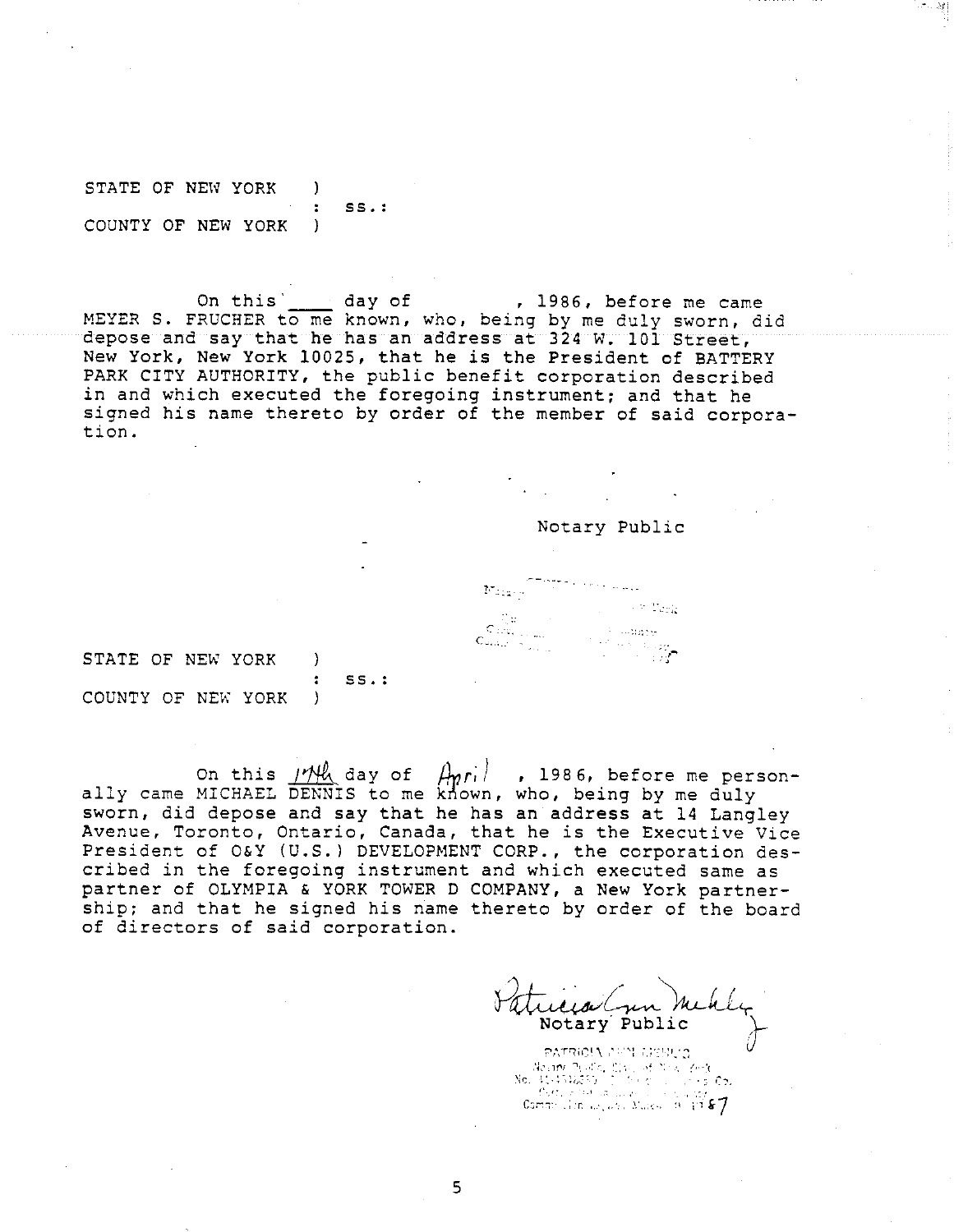#### EXHIBIT A

## DESCRIPTION OF LAND

Street lines noted in the descriptions of Parcel D, Easement no. 6, Easement no. 7, Easement no. 8, Easement no. 17A, Easement no. 17B, part of Vesey Street and part of North End Aveas yet. Street lines noted in the description of Easement no. 9 are in accordance with Map No. ACC. 30071 adopted by the New York City Board of Estimate on November 13, 1981.

Elevations refer to datum used by the Topographical Bureau, Borough of Manhattan which is 2.75 feet above datum used by the United States Coast and Geodetic survey, mean sea level, Sandy Mook, New Jersey.

Bearings noted herein are in the system used on the Borough Survey, President's office, Manhattan.

The following four descriptions are based upon the information shown on the Easement Plan.

Parcel <sup>D</sup>

All that certain plot, piece or parcel of land situate, lying and being in the City, County and State of New York, described as follows:

BEGINNING at a point in the southerly line of Vesey Street distant 250.24 feet westerly from the intersection of the southerly line of vesey Street with the westerly line of Marginal Street, Wharf or Place and The United States Bulkhead Line approved by The Secretary of War, July 31, 1941:

1. Running thence due south, 89.88 feet;

2. thence due east, 15.00 feet;

- thence due south, 180.08 feet;
- 4. thence south  $46^{\circ}-25^{\circ}-25^{\circ}$  west, 17.88 feet;
- 5. thence due west, 354.87 feet to the easterly line of North End Avenue;
- 6. thence north 1°-52'-50" east, along the easterly line of North End Avenue, 293.71 feet to the southerly line of Vesey Streeu;

 $\lambda-1$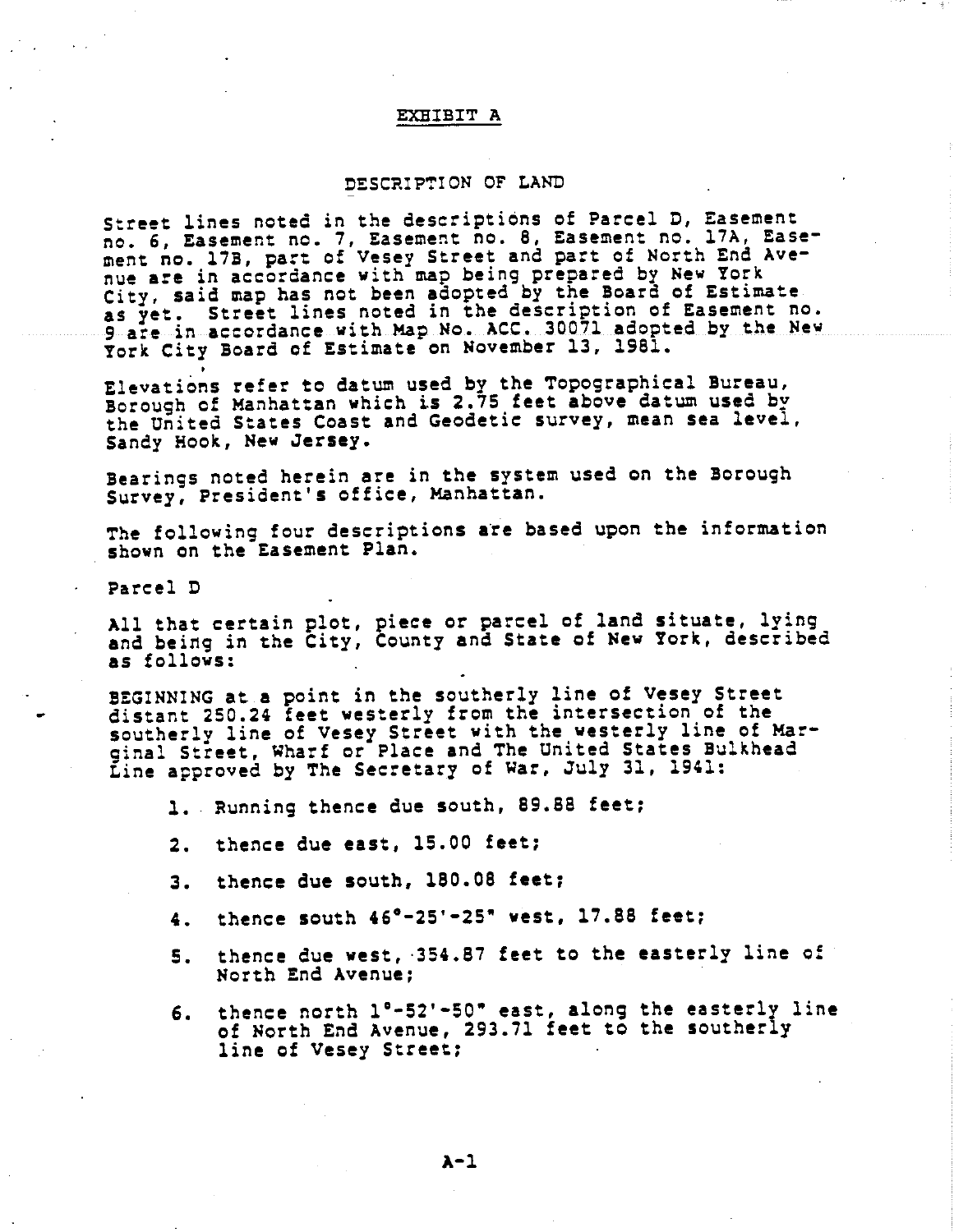7. thence south 88~-07'-!0" east, along the southerly line of Vesey Street, 343.37 feet to the point or place of 3EG!NNING;

Together with the following exclusive easements, on the terms and subject to the conditions set forth with respect thereto in the Easement and Restrictive Covenant Aqreement:

## EASEMENT NO. 6 RIVER WATER OUTFALL

All that portion of the parcel below described lying between a lower horizontal plane drawn at elevation -50.0 feet and an upper horizontal plane drawn at elevation 27.5 feet bounded and described as follows:

BEGINNING at a point 293.71 feet, as measured along the easterly line of North End Avenue, south of the intersection of<br>the southerly line of Vesey Street with the easterly line of North End Avenue and 139.61 feet, as measured along a line bearing due east, east of the easterly line of North End Ave-<br>nue:

- 1. Running thence due east, 107.29 feet;
- thence south  $18^{\circ} 52^{\circ} 27^{\circ}$  east,  $84.47$  feet;  $2.$
- thence south  $71^{\circ}-07^{\circ}-33^{\circ}$  west,  $105.75$  feet;  $3.1$
- **4.** thence north 18°-36'-20" west, 6.00 feet;
- 5. thence south  $71^{\circ}-07^{\circ}-33^{\circ}$  west,  $11.25$  feet;
- **6.** thence north 18°-52'-27" west, 68.00 feet;
- 7. thence due north 47.75 feet, to the point or place of BEGINNING.

## EASEMENT NO. 7 RIVER WATER INTAKZ

All that portion of the parcel below described lying between a lower horizontal plane drawn at elevation -50.0 feet and an 10wer horizontal plane drawn at elevation -50.0 feet and a<br>upper horizontal plane drawn at elevation 27.5 feet bounde and described as follows:

BEGINNING at a point in the easterly line of North End Avenue<br>distant 132.50 feet southerly from the corner formed by the intersection of the southerly line of Vesey Street with the easterly line of North End Avenue: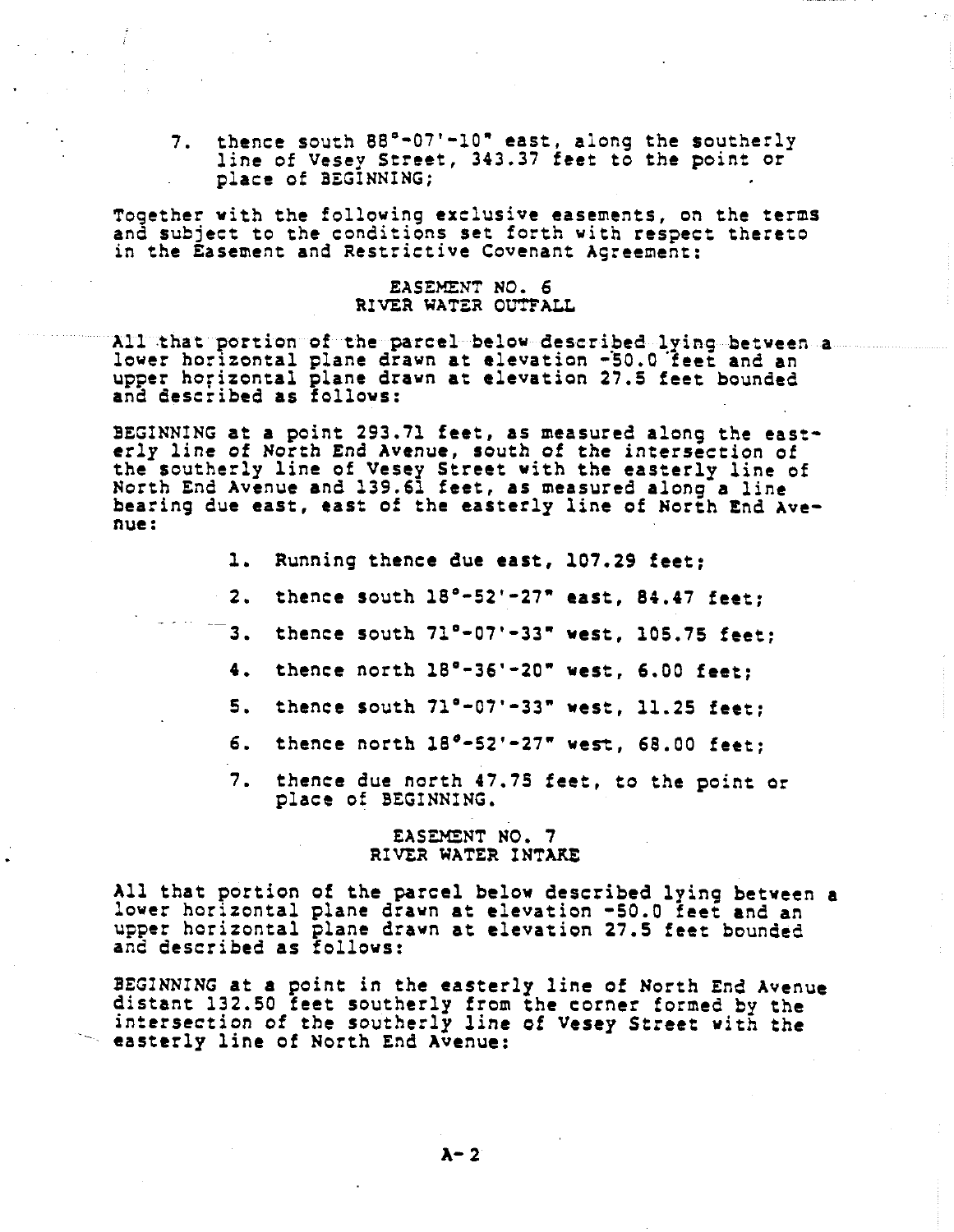- 1. Running thence south I°-52'-50" west, along the easterly line of North End Avenue, 106.00 feet;
- 2. thence north  $88^{\circ}-07^{\circ}-10^{\circ}$  west,  $44.00$  feet;
- $3.$  thence south  $1^{\circ}-52^{\circ}-50^{\circ}$  west, 110.50 feet;
- 4. thence south 30=-00'-00" west, 82 .25 feet;
- **5. ~hence south 68°-58'-07" vest, 120.88 feet, to** the United States Pierhead Line approved by the Secretary of War, July 31, 1941;
- 6. thence north 2!'-0!'-53" west, along the afore said pierhead line, 73.00 feet;
	- 7. thence north 68~-58'-07" east, 105.23 feet;
	- 8. thence north 30°-00'-00" east, 54.30 feet, to the westerly line of North End Avenue;
	- thence north I"-52'-50" east, along the vesterly 9. line of North End Avenue, 180.00 feet;
- I0. thence south 88"-07'-I0" east, 100.00 feet the point or place of BEGINNING.

## EASEMENT NO. 8 **STEAM LINE**

All that portion of the parcel below described lying between a lower horizontal plane drawn at elevation 0.0 feet and an upper horizontal plane.drawn at elevation 27.5 feet bounded and described as follows:

BEGINNING. at the intersection of the southerly llne of vesey Street with the westerly line of Marginal Street, Wharf or Place and The United States Bulkhead Line approved by The Secretary of War, July 31, 194!;

- 1. Running thence north 88°-07'-10" west, 593.61 feet;
- **2. thence north I"-52'-50" east, 80.00 feet;**
- 3. thence south 88°-07'-10" east, 563.28 feet;

The following 2 courses run along the westerly line of Marginal Street, Wharf or Place and The United States Bulkhead Line approved by The Secretary of War, July 31, 1941:

**thence south 180-56'-00" east, 72.84 feet;**

 $\lambda$ - 3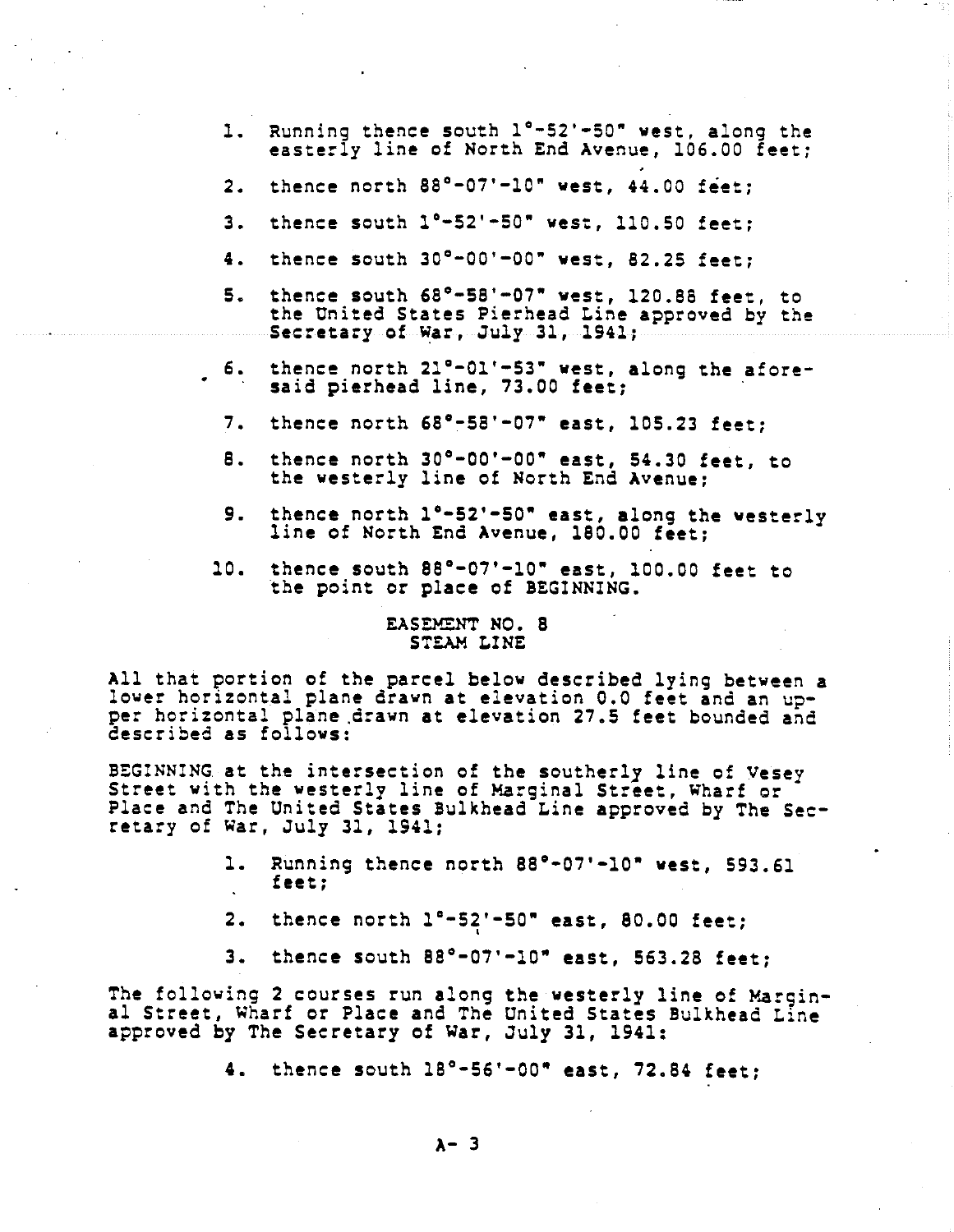5. thence south  $18^{\circ} - 34^{\circ} - 07^{\circ}$  east, 12.71 feet to the point or place of BEGINNING.

The following descriptions are based upon the information shown on the Parcel Lines Easement Plan.

Together with the following exclusive easements, on the terms and subject to the conditions set forth in Section 41.07 of the Lease:

## EASEMENT NO. 17A PARKING GARGAGE AND GARAGE AIR HANDLING SYSTEM

All that portion of the parcel below described lying between a lower horizontal plane drawn at elevation 1.00 foot and an upper horizontal plane drawn at elevation 11.50 feet bounded and described as follows:

BEGINNING at a point in the southerly line of Vesey Street distant 224.73 feet westerly from the intersection of the westerly line of Marginal Street, Wharf or Place and The United States Bulkhead Line approved by The Secretary of War, July 31, 1941, with the southerly line of Vesey Street;

- 1. Running thence due south, 40.54 feet;
- 2. thence due east, 2.00 feet;
- 3. thence due south, 28.50 feet;
- 4. thence due west, 2.00 feet;
- 5. thence due south, 180.82 feet;
- 6. thence south,  $71^{\circ}-09'$ -05" west, 11.10 feet;
- 7. thence due north, 164.40 feet;
- 8. thence due west, 15.00 feet;
- 9. thence due north, 89.88 feet to the southerly line of Vesey Street;
- 10. thence south 88°-07'-0" east, along the southerly line of Vesey Street, 25.51 feet, to the point or place of BEGINNING.

 $A - 4$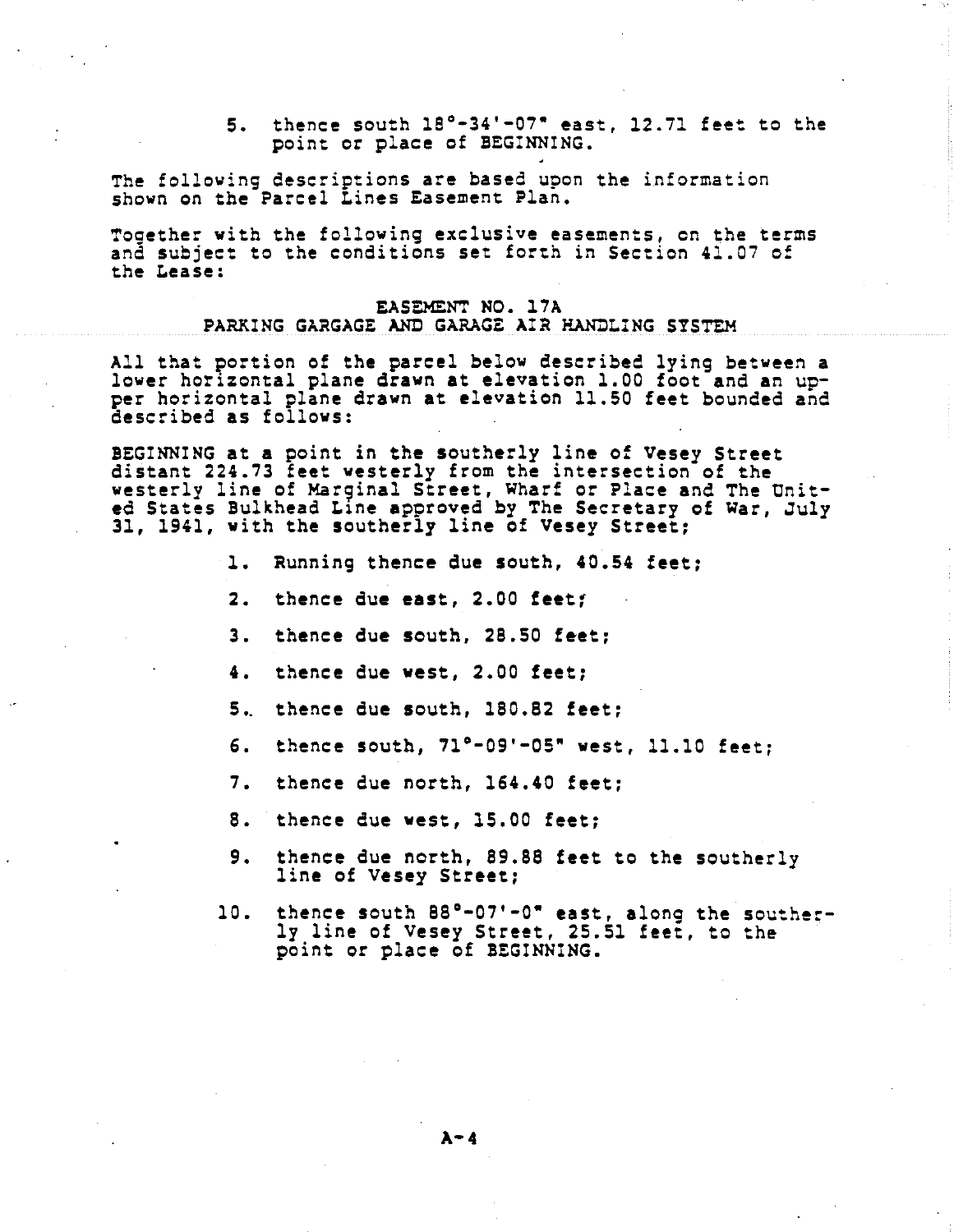## **EASEMENT NO.** PARKING GARAGE AND GARAGE AIR-HANDLING SYSTEM

All that portion of the parcel below described lying between a lower horizontal plane drawn at elevation -37.20 feet and an upper horizontal plane drawn at elevation 1.00 foot bounded and described as follows:

BEGINNING at a point in the southerly line of Vesey Street distant 224.73 feet westerly from the intersection of the westerly line of Marginal Street, Wharf or Place ahd The United States Bulkhead Line approved by The Secretary of War, July 31, 1941, wish the southerly.line of Vesey Street;

> $\mathbf{L}$ . Running thence due south, 249.86 feet;

- 2. thence south 71°-09'-05" west, 11.10 feet;
- 3. thence due north, 164.40 feet;
- 4. thence due west, 15.00 feet;
- 5. thence due north, 89.88 feet to the southerly line of Vesey Street;
- thence south  $88^{\circ}-07^{\circ}-10^{\circ}$  feet east, along the 6. . southerly line of Vesey Street, 25.51 feet, to the point or place of BEGINNNG.

The following seven descriptions are based upon the information shown on the Easement Plan.

Together with the following nonexolusive easements, on the terms and subject to the conditions set forth with respect thereto in Section 41.07 of the Lease:

# EASEMENT NO. 9<br>VEHICULAR ACCESS

lower horizontal plane drawn at elevation -50.0 feet and an upper horizontal plane drawn at elevation 29.5 feet founded and described as follows: All that portion of the parcel below described lying between a

BEGINNING at a point in the northerly line of Liberty Street, distant 216.96 feet westerly from the intersection of the northerly line of Liberty Street with the westerly line of Marginal Street, Wharf or Place and The United States Bulkhead Line approved by The Secretary of War, July 31, 1941;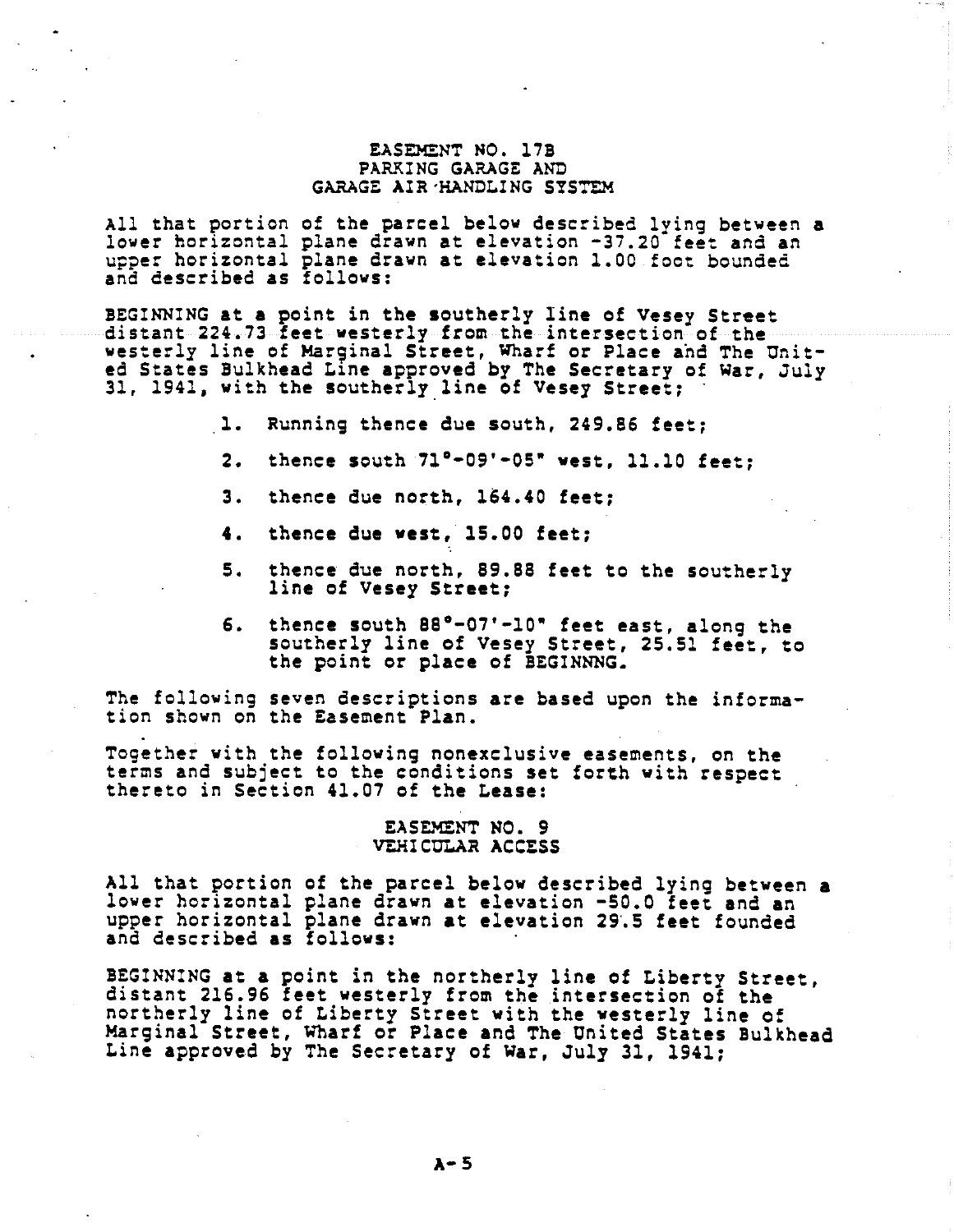- 1. Running thence due west, along the northerly line of Liberty Street, 92.18 feet;
- 2. thence north  $12^{\circ}$ -28'-31" west, 105.56 feet;
- 3. thence north  $73^{\circ}-04^{\circ}-45^{\circ}$  east,  $90.27$  feet;
- 4. **thence south 12°-28'-31" east, 132.47 feet to** the point or place of BEGINNING.

# **EASEMENT NO. 11 TURNING CXRCLE AItEA**

All that portion of the parcel below described lying between a lower horizontal plane drawn at elevation -50.0 feet and an upper horizontal plane drawn at elevation 29.5 feet bounded and described as follows:

**BEGINNING at a coordinate north 4370.933, west 10580.253;** 

- 1. Running thence north 12°-28'-31" west, 55.48 **feet;**
- 2. **thence southeasterly, curving to the right on the arc of a circle whose radial line bears** south 51°-43'-54" west, having a radius of 63.75 **feet and a central angle of 51°-35'-ii", 57.40 feet to the point or place of BEGINNING.**

### **PART OF VESEY STREET**

**BEGINNING** at the intersection of the southerly line of vesey Street and the westerly line of Marginal Street, Wharf or Place and The United States Bulkhead Line approved by The Secretary of War, July 31, 1941:

- I. Running thence north 88°-07'-I0" vest, along the southerly line of Vesey Street, 693.61 feet;
- thence north  $1^{\circ}-52^{\circ}-50^{\circ}$  east, 100.00 feet, to  $2.$ the northerly line of Vesey Street;
- 3. thence south 88°-07'-10" east, along the northerly line of Vesey Street, 655.68 feet, to the **westerly** line of Marginal Street, Wharf or Place and The United States Bulkhead Line approved by The Secretary of War, July 31, 1941;
- 4. thence south 18°-56'-00" east, along the westerly line of Marginal Street, Wharf or Place and The United States Bulkhead Line approved by The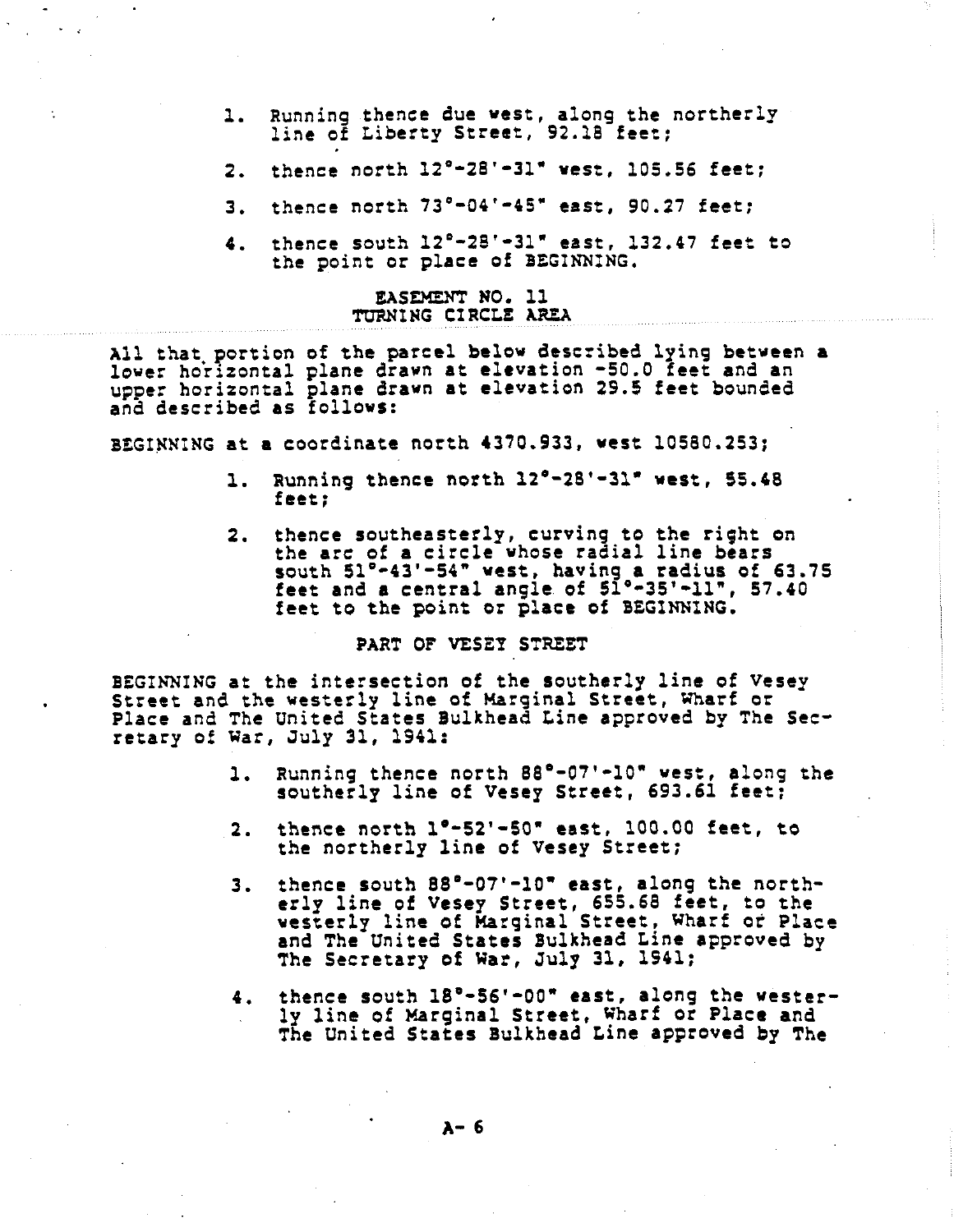Secretary of War, July 31, 1941, 94.24 feet to an angle point therein;

thence south 18°-34'-07" east, still along the 5. westerly line of Marginal Street, Wharf or Place and The United States Bulkhead Line approved by The Secretary of War, July 31, 1941, 12.71 feet to the point or place of BEGINNING.

## **PART OF NORTH END AVENUE**

3EGINNING at the intersection of the southerly line of Vesey Street and the easterly line of North End Avenue:

- **¯ I. Running thence south 10-52'-50" west, along the easterly line of North End Avenue, 355.00 feet,** to the southerly line of North End Avenue;
	- **thence north 880-07'-I0" west, along the southerly line of North End Avenue, I00.00 feet, to the westerly line of North End Avenue;**
	- thence north 1°-52'-50" east, along the westerly З. line of North End Avenue, 355.00 feet, to the northerly line of North End Avenue which is coincident with a portion of the the southerly line of Vesey Street;
	- thence south  $88^{\circ}-07'$ -10" east, along the north- $4.$ erly line of North End Avenue which is coincident with a portion of the southerly line of Vesey Street, 100.00 feet, to the point or place **of BEGINNING.**

### **PLAZA**

Line of Liberty Street is in accordance with Map No. ACC. 30071 adopted by the New York City Board of Estimate, November **13, 1981.**

Line of North End Avenue is in accordance with map being prepared by New York City, said map has not been adopted by the<br>Board of Estimate as yet.

BEGiNNiNG at a point in the northerly line of Liberty Street distant 216.96 feet westerly from the intersection of the northerly line of Liberty Street with the westerly line of Marginal Street, Wharf or Place and The United States Bulkhead Line approved by The Secretary of War, July 31, 1941:

> I. Running thence due west, along the northerly line of Liberty Street, 412.64 feet;

> > $A - 7$